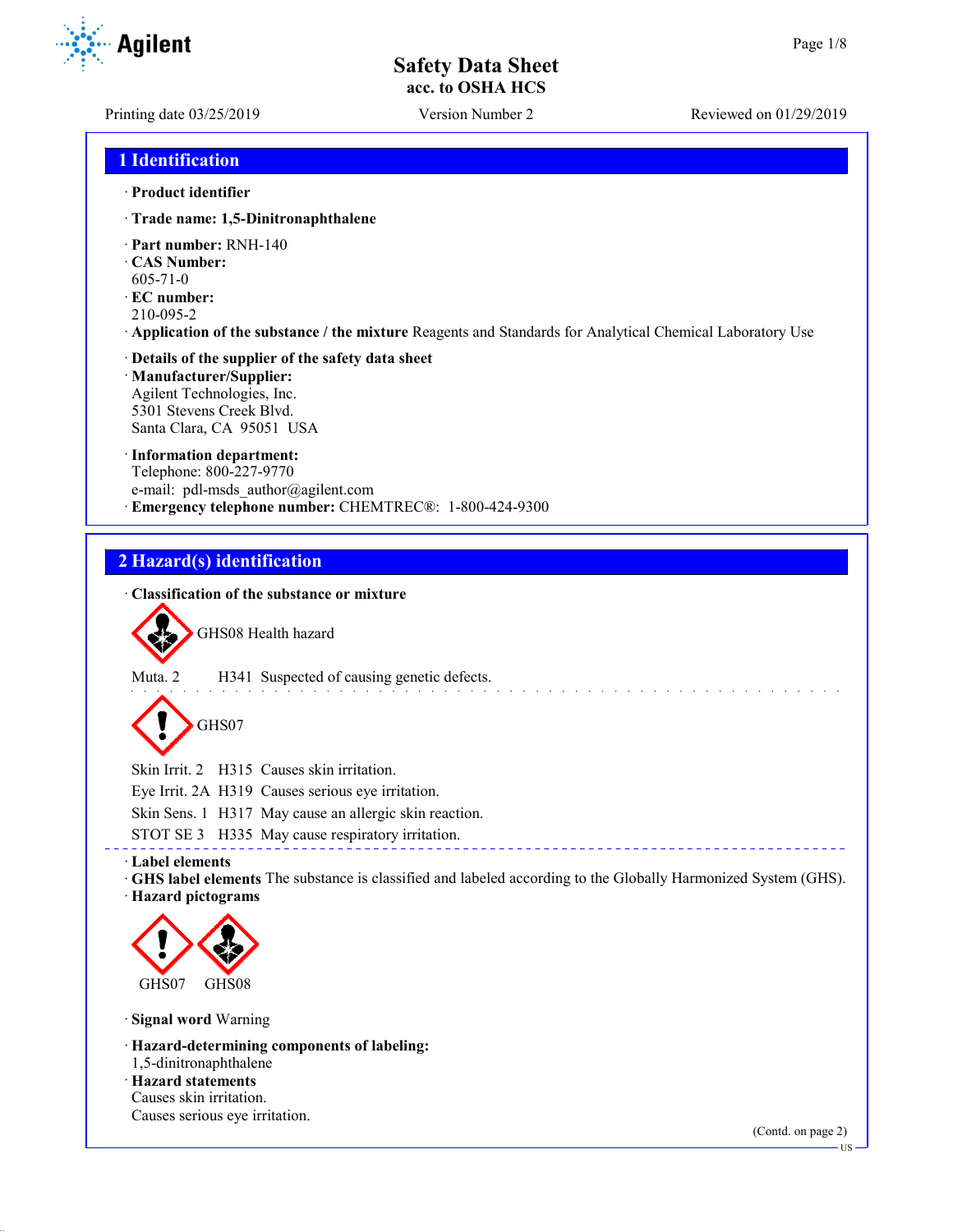Printing date 03/25/2019 Version Number 2 Reviewed on 01/29/2019

**Trade name: 1,5-Dinitronaphthalene**



- 605-71-0 1,5-dinitronaphthalene
- · **Identification number(s)**
- · **EC number:** 210-095-2

(Contd. on page 3)

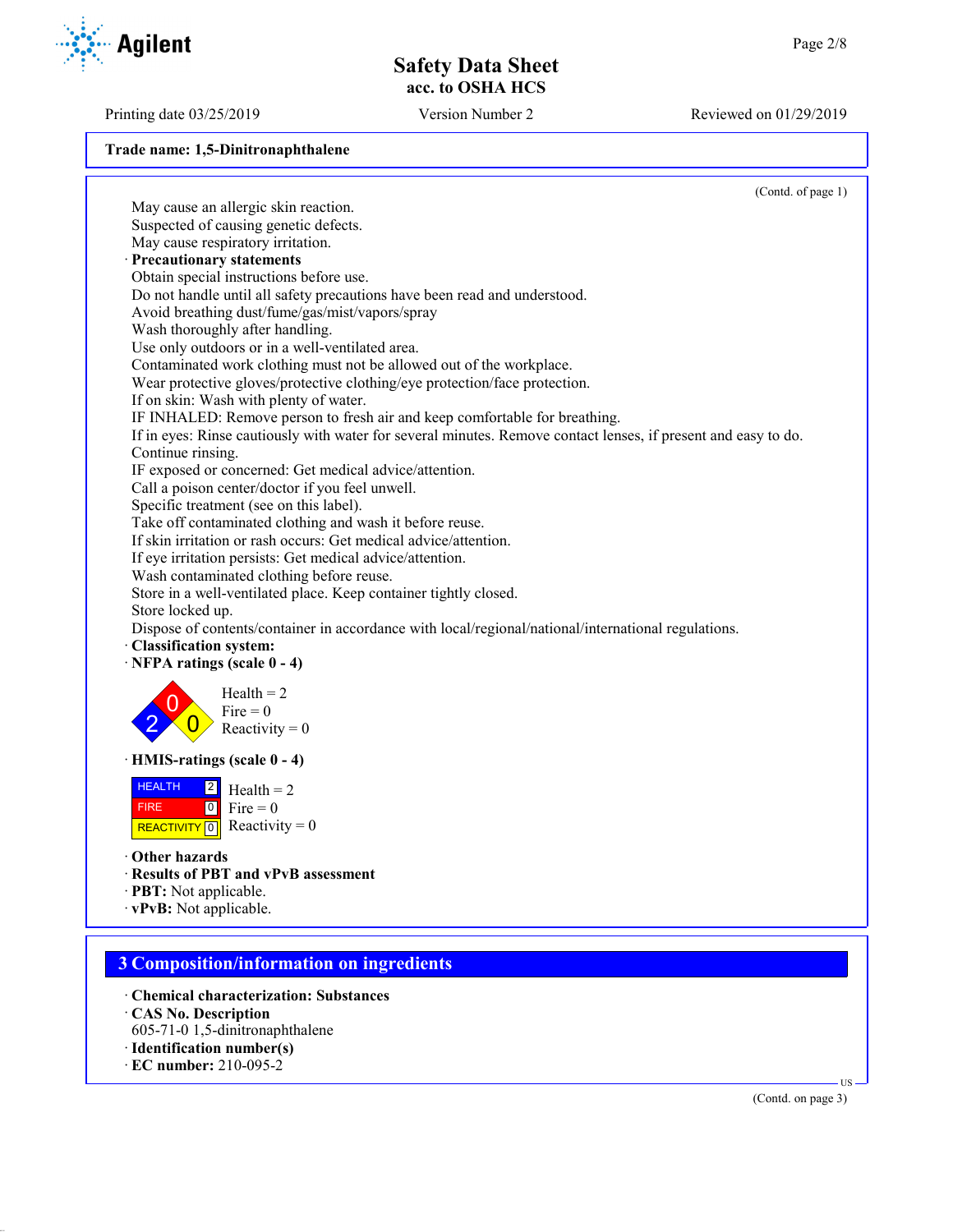Printing date 03/25/2019 Version Number 2 Reviewed on 01/29/2019

**Trade name: 1,5-Dinitronaphthalene**

(Contd. of page 2)

## **4 First-aid measures**

- · **Description of first aid measures**
- · **General information:** Immediately remove any clothing soiled by the product.
- · **After inhalation:**

Supply fresh air and to be sure call for a doctor.

- In case of unconsciousness place patient stably in side position for transportation.
- · **After skin contact:** Immediately wash with water and soap and rinse thoroughly.
- · **After eye contact:**
- Rinse opened eye for several minutes under running water. If symptoms persist, consult a doctor.
- · **After swallowing:** If symptoms persist consult doctor.
- · **Information for doctor:**
- · **Most important symptoms and effects, both acute and delayed** No further relevant information available.
- · **Indication of any immediate medical attention and special treatment needed**
- No further relevant information available.

## **5 Fire-fighting measures**

- · **Extinguishing media**
- · **Suitable extinguishing agents:** Use fire fighting measures that suit the environment.
- · **Special hazards arising from the substance or mixture** No further relevant information available.
- · **Advice for firefighters**
- · **Protective equipment:** No special measures required.

## **6 Accidental release measures**

- · **Personal precautions, protective equipment and emergency procedures** Not required.
- · **Environmental precautions:** Do not allow to enter sewers/ surface or ground water.
- · **Methods and material for containment and cleaning up:**

Dispose contaminated material as waste according to item 13.

Ensure adequate ventilation.

- · **Reference to other sections**
- See Section 7 for information on safe handling.
- See Section 8 for information on personal protection equipment.
- See Section 13 for disposal information.
- · **Protective Action Criteria for Chemicals**
- · **PAC-1:**

Substance is not listed.

#### · **PAC-2:**

Substance is not listed.

#### · **PAC-3:**

Substance is not listed.



(Contd. on page 4)

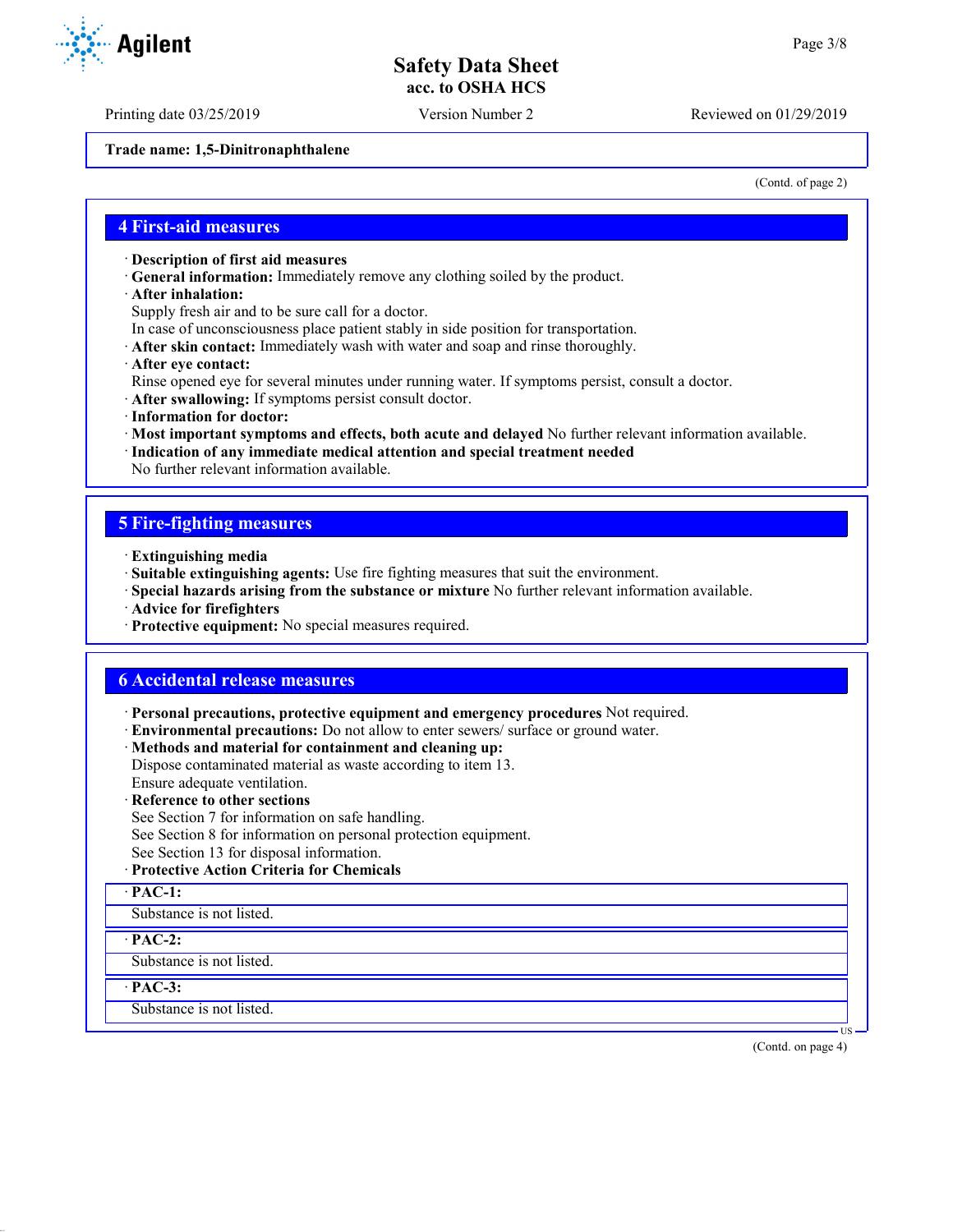Printing date 03/25/2019 Version Number 2 Reviewed on 01/29/2019

**Trade name: 1,5-Dinitronaphthalene**

(Contd. of page 3)

## **7 Handling and storage**

- · **Handling:**
- · **Precautions for safe handling**
- Ensure good ventilation/exhaustion at the workplace.
- Open and handle receptacle with care.
- · **Information about protection against explosions and fires:** Keep respiratory protective device available.
- · **Conditions for safe storage, including any incompatibilities**
- · **Storage:**
- · **Requirements to be met by storerooms and receptacles:** No special requirements.
- · **Information about storage in one common storage facility:** Not required.
- · **Further information about storage conditions:** Keep receptacle tightly sealed.
- · **Specific end use(s)** No further relevant information available.

## **8 Exposure controls/personal protection**

· **Additional information about design of technical systems:** No further data; see item 7.

- · **Control parameters**
- · **Components with limit values that require monitoring at the workplace:**

The following constituent is the only constituent of the product which has a PEL, TLV or other recommended exposure limit.

The following constituents are the only constituents of the product which have a PEL, TLV or other recommended exposure limit.

At this time, the remaining constituent has no known exposure limits.

At this time, the other constituents have no known exposure limits.

- · **Additional information:** The lists that were valid during the creation were used as basis.
- · **Exposure controls**
- · **Personal protective equipment:**
- · **General protective and hygienic measures:**
- Keep away from foodstuffs, beverages and feed.
- Immediately remove all soiled and contaminated clothing.
- Wash hands before breaks and at the end of work.
- Store protective clothing separately.

Avoid contact with the eyes and skin.

#### · **Breathing equipment:**

When used as intended with Agilent instruments, the use of the product under normal laboratory conditions and with standard practices does not result in significant airborne exposures and therefore respiratory protection is not needed.

Under an emergency condition where a respirator is deemed necessary, use a NIOSH or equivalent approved device/equipment with appropriate organic or acid gas cartridge.

#### · **Protection of hands:**

Although not recommended for constant contact with the chemicals or for clean-up, nitrile gloves 11-13 mil thickness are recommended for normal use. The breakthrough time is 1 hr. For cleaning a spill where there is direct contact of the chemical, butyl rubber gloves are recommended 12-15 mil thickness with breakthrough times exceeding 4 hrs. Supplier recommendations should be followed.

#### · **Material of gloves**

For normal use: nitrile rubber, 11-13 mil thickness

For direct contact with the chemical: butyl rubber, 12-15 mil thickness

(Contd. on page 5)



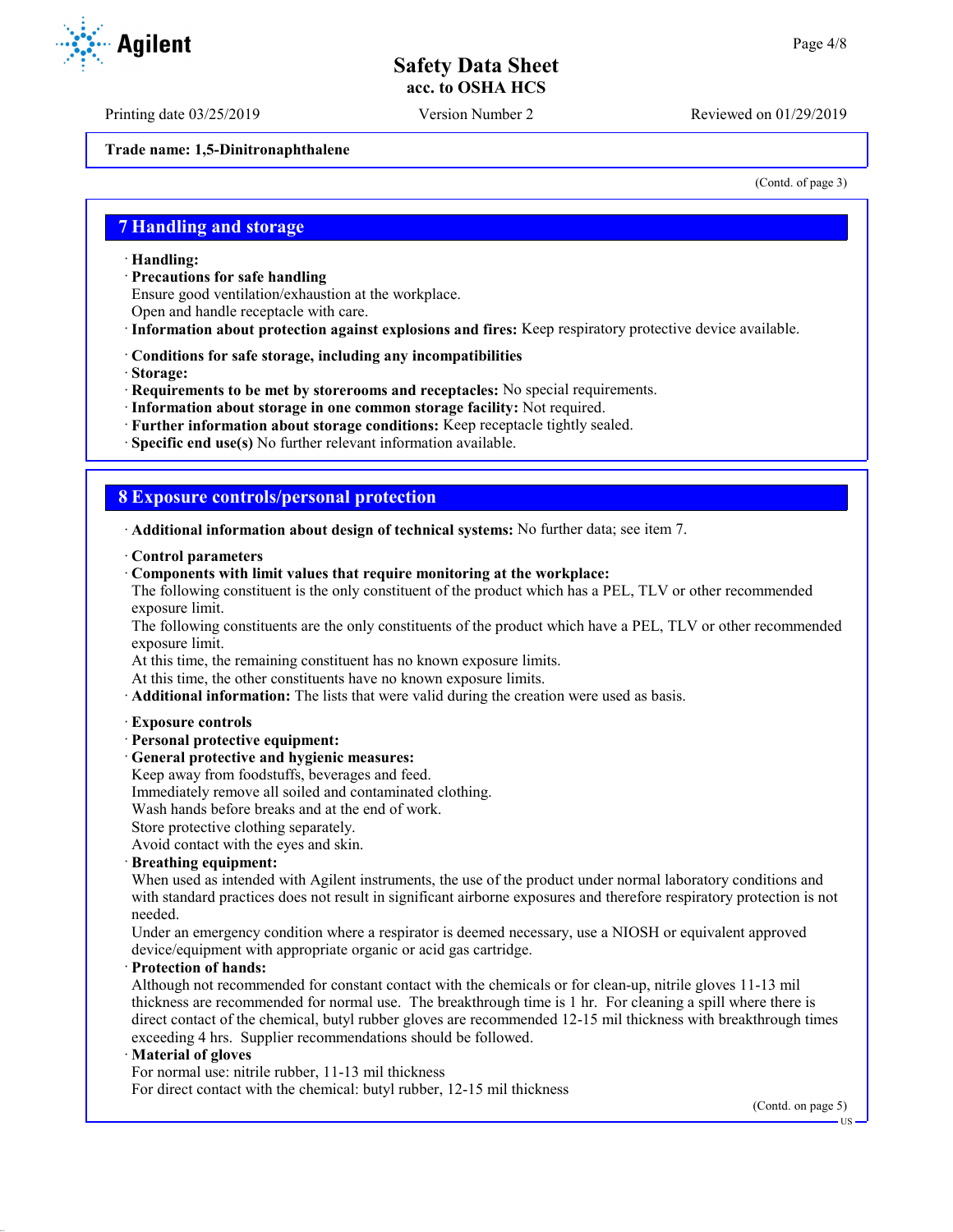Printing date 03/25/2019 Version Number 2 Reviewed on 01/29/2019

**Trade name: 1,5-Dinitronaphthalene**

(Contd. of page 4) The selection of the suitable gloves does not only depend on the material, but also on further marks of quality and varies from manufacturer to manufacturer.

· **Penetration time of glove material**

For normal use: nitrile rubber: 1 hour

For direct contact with the chemical: butyl rubber: >4 hours

· **Eye protection:**

Tightly sealed goggles

# \* **9 Physical and chemical properties**

| · Information on basic physical and chemical properties<br><b>General Information</b> |                                               |  |
|---------------------------------------------------------------------------------------|-----------------------------------------------|--|
| $\cdot$ Appearance:                                                                   |                                               |  |
| Form:                                                                                 | Powder                                        |  |
| Color:                                                                                | Light yellow                                  |  |
| · Odor:                                                                               | Characteristic                                |  |
| · Odor threshold:                                                                     | Not determined.                               |  |
| · pH-value:                                                                           | Not applicable.                               |  |
| Change in condition                                                                   |                                               |  |
| <b>Melting point/Melting range:</b>                                                   | 214-217 °C (417.2-422.6 °F)                   |  |
| <b>Boiling point/Boiling range:</b>                                                   | Undetermined.                                 |  |
| · Flash point:                                                                        | Not applicable.                               |  |
| · Flammability (solid, gaseous):                                                      | Product is not flammable.                     |  |
| · Decomposition temperature:                                                          | Not determined.                               |  |
| · Auto igniting:                                                                      | Not determined.                               |  |
| · Danger of explosion:                                                                | Product does not present an explosion hazard. |  |
| <b>Explosion limits:</b>                                                              |                                               |  |
| Lower:                                                                                | Not determined.                               |  |
| Upper:                                                                                | Not determined.                               |  |
| · Vapor pressure:                                                                     | Not applicable.                               |  |
| $\cdot$ Density at 20 °C (68 °F):                                                     | $0.83$ g/cm <sup>3</sup> (6.92635 lbs/gal)    |  |
| · Relative density                                                                    | Not determined.                               |  |
| · Vapor density                                                                       | Not applicable.                               |  |
| · Evaporation rate                                                                    | Not applicable.                               |  |
| · Solubility in / Miscibility with                                                    |                                               |  |
| Water:                                                                                | Insoluble.                                    |  |
| · Partition coefficient (n-octanol/water): Not determined.                            |                                               |  |
| · Viscosity:                                                                          |                                               |  |
| Dynamic:                                                                              | Not applicable.                               |  |
|                                                                                       | (Contd. on page 6)                            |  |

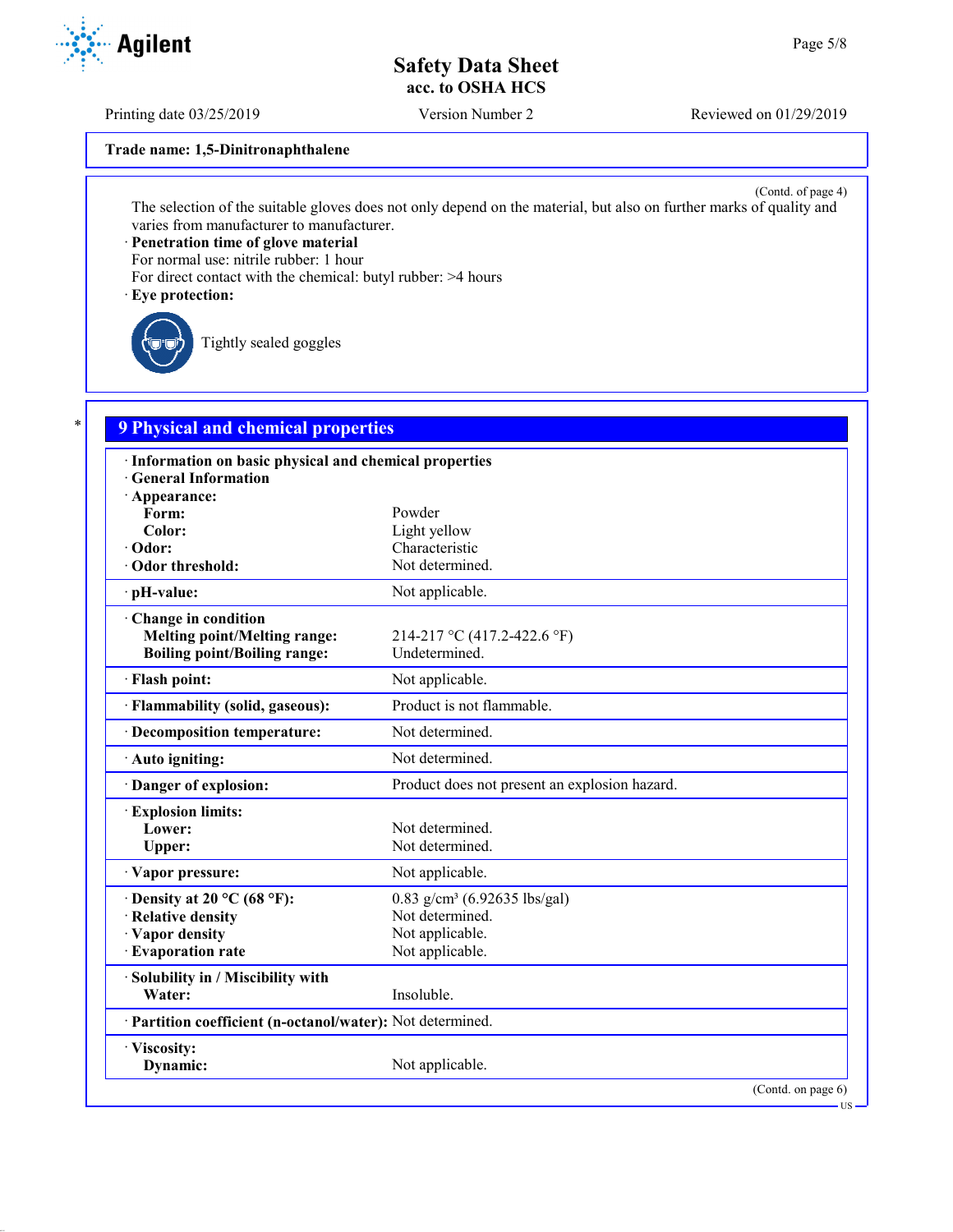Printing date 03/25/2019 Version Number 2 Reviewed on 01/29/2019

**Trade name: 1,5-Dinitronaphthalene**

|                                              | (Contd. of page 5)                                                  |
|----------------------------------------------|---------------------------------------------------------------------|
| Kinematic:<br>VOC content:                   | Not applicable.<br>$0.00\%$<br>$0.0 \frac{g}{1} / 0.00 \frac{g}{g}$ |
| Solids content:<br>$\cdot$ Other information | $100.0\%$<br>No further relevant information available.             |

## **10 Stability and reactivity**

· **Reactivity** No further relevant information available.

- · **Chemical stability**
- · **Thermal decomposition / conditions to be avoided:** No decomposition if used according to specifications.
- · **Possibility of hazardous reactions** No dangerous reactions known.
- · **Conditions to avoid** No further relevant information available.
- · **Incompatible materials:** No further relevant information available.
- · **Hazardous decomposition products:** No dangerous decomposition products known.

# **11 Toxicological information**

- · **Information on toxicological effects**
- · **Acute toxicity:**
- · **Primary irritant effect:**
- · **on the skin:** Irritant to skin and mucous membranes.
- · **on the eye:** Irritating effect.
- · **Sensitization:** Sensitization possible through skin contact.
- · **Additional toxicological information:**

· **Carcinogenic categories**

· **IARC (International Agency for Research on Cancer)**

Substance is not listed.

#### · **NTP (National Toxicology Program)**

Substance is not listed.

#### · **OSHA-Ca (Occupational Safety & Health Administration)**

Substance is not listed.

# **12 Ecological information**

- · **Toxicity**
- · **Aquatic toxicity:** No further relevant information available.
- · **Persistence and degradability** No further relevant information available.
- · **Behavior in environmental systems:**
- · **Bioaccumulative potential** No further relevant information available.
- · **Mobility in soil** No further relevant information available.
- · **Additional ecological information:**
- · **General notes:**

Water hazard class 1 (Self-assessment): slightly hazardous for water

Do not allow undiluted product or large quantities of it to reach ground water, water course or sewage system.

(Contd. on page 7)

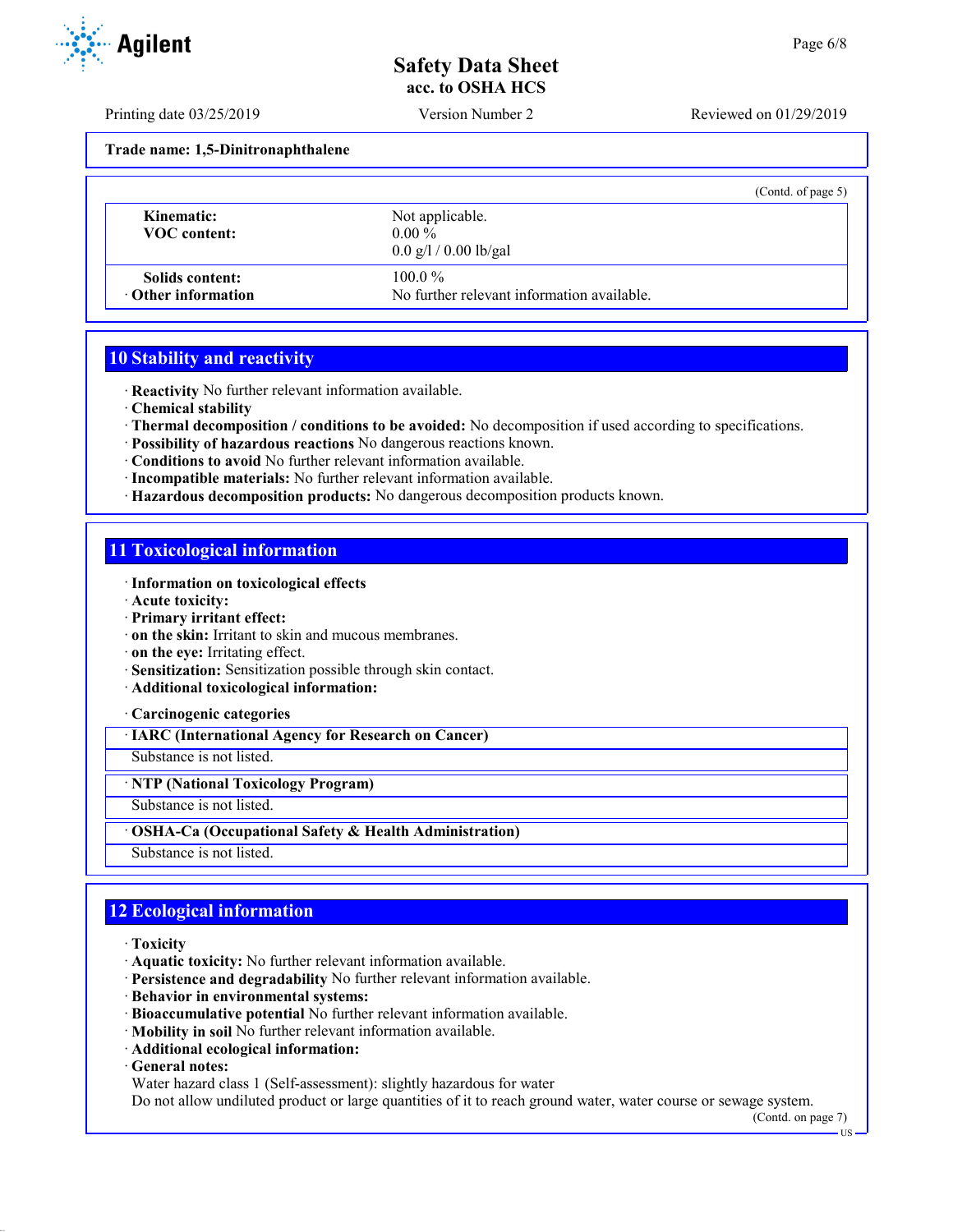Printing date 03/25/2019 Version Number 2 Reviewed on 01/29/2019

**Trade name: 1,5-Dinitronaphthalene**

(Contd. of page 6)

### · **Results of PBT and vPvB assessment**

· **PBT:** Not applicable.

· **vPvB:** Not applicable.

· **Other adverse effects** No further relevant information available.

# **13 Disposal considerations**

· **Waste treatment methods**

· **Recommendation:**

Must not be disposed of together with household garbage. Do not allow product to reach sewage system.

· **Uncleaned packagings:**

· **Recommendation:** Disposal must be made according to official regulations.

| <b>14 Transport information</b>                                                                      |                 |  |
|------------------------------------------------------------------------------------------------------|-----------------|--|
| ∙ UN-Number<br>· DOT, ADN, IMDG, IATA                                                                | not regulated   |  |
| · UN proper shipping name<br>· DOT, ADN, IMDG, IATA                                                  | not regulated   |  |
| Transport hazard class(es)                                                                           |                 |  |
| · DOT, ADN, IMDG, IATA<br>$\cdot$ Class                                                              | not regulated   |  |
| · Packing group<br>· DOT, IMDG, IATA                                                                 | not regulated   |  |
| · Environmental hazards:                                                                             | Not applicable. |  |
| · Special precautions for user                                                                       | Not applicable. |  |
| Transport in bulk according to Annex II of<br><b>MARPOL73/78 and the IBC Code</b><br>Not applicable. |                 |  |
| · UN "Model Regulation":                                                                             | not regulated   |  |

# **15 Regulatory information**

· **Safety, health and environmental regulations/legislation specific for the substance or mixture** · **Sara**

· **Section 355 (extremely hazardous substances):** Substance is not listed. · **Section 313 (Specific toxic chemical listings):** Substance is not listed. · **TSCA (Toxic Substances Control Act):** Substance is not listed. · **TSCA new (21st Century Act): (Substances not listed)** 605-71-0 1,5-dinitronaphthalene (Contd. on page 8) US